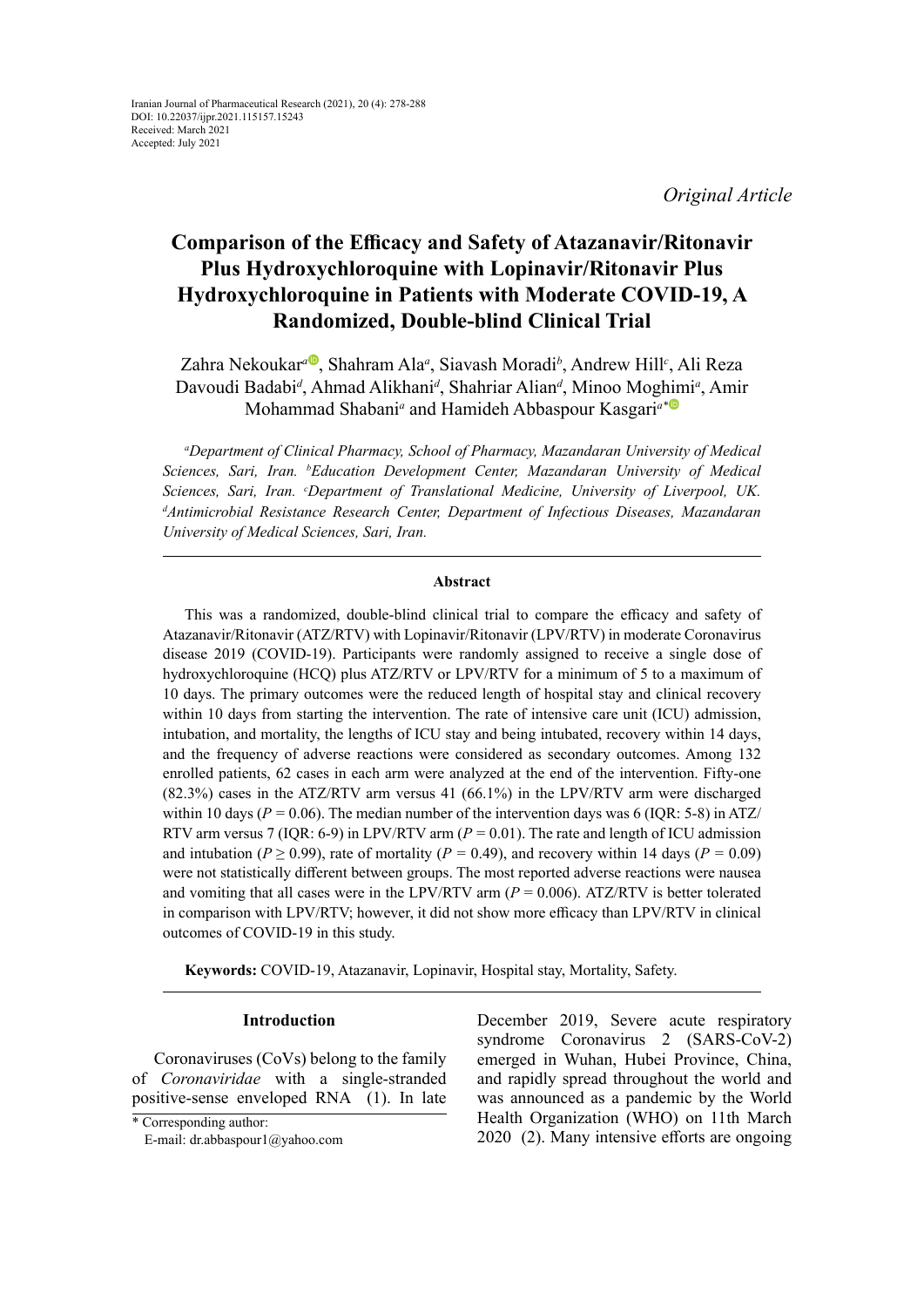worldwide to produce new drugs and SARS-CoV-2 vaccines, but since their evolution is a time-consuming process, no definitive drug has been yet discovered to treat infected patients, and investigations are focused on existing investigations drugs. Numerous available antiviral agents have been evaluated in sequence analysis, modeling, and docking studies, and some of them exert potential efficacy to inhibit different molecular targets in SARS-CoV-2 (3, 4). Remdesivir, Favipiravir, Arbidol (Umifenovir), Interferon, Sofosbuvir/ Daclatasvir, Ribavirin, and Lopinavir/ ritonavir (LPV/RTV) are the antiviral agents that have been evaluated in several clinical trials for Coronavirus disease-2019 (COVID-19) (5-11). LPV/RTV is active against human immunodeficiency virus (HIV) and previously showed efficacy against the two highly infectious types of CoVs, severe acute respiratory syndrome (SARS) and Middle East respiratory syndrome coronavirus (MERS) (12, 13). H. Zhong, *et al.* reported that the combination regimens with LPV/RTV result in better viral eradication and improved radiographic findings with fewer acute respiratory distress syndrome (14). Atazanavir (ATZ) (Reyataz®), as an azapeptide oral protease inhibitor (PI), was approved by the food and drug administration (FDA) in 2003 for HIV infection (15). ATZ is generally welltolerated, and possible common side effects include headache, nausea, abdominal pain, and diarrhea. An increase in unconjugated bilirubin may occur and is often benign and reversible after discontinuation of the drug (16). With concomitant administration of RTV 100 mg/day, ATZ  $AUC_{0.24}$  and minimum plasma concentration were notably increased (17, 18). The drug is also a moderate inhibitor of cytochrome P450 (CYP) 3A4 leading to potential drug-drug interactions with other CYP3A4 substrates (19). Drug target interaction studies showed inhibitory effects of ATZ on the main protease (pro, also called 3CLpro) of SARS-CoV-2 (20, 21). It was also proven in another research by Density Functional Theory method that there are 4 interactive positions in SARS-CoV-2 which interact with the molecular structure of ATZ through hydrogen bonds resulting in protein degradation of the virus (22).

279

Considering potential benefits of ATZ to inhibit virus replication from molecular studies, and also a recent study suggesting ATZ efficacy in reducing the duration of hospital stay (23), this randomized, doubleblind clinical trial designed to compare the efficacy and safety of ATZ/RTV with LPV/ RTV in moderate COVID-19.

## **Experimental**

# *Ethics and registration number*

This study was in accordance with the National Institutes of Health Guidelines (NIH). The Ethics Committee of Mazandaran University of Medical Sciences approved the study protocol (IR.MAZUMS.. REC.1399.8043). The study protocol was also registered in the Iranian Registry of Clinical Trials (ID Code: IRCT20200328046886N2), accessible at <https://www.irct.ir/trial/50980>.

# *Design and Participants*

This randomized, double-blind clinical trial was performed from 22 August 2020 to 21 November 2020 in Razi Hospital, the epicenter of the COVID-19 outbreak located in Qaemshahr City, Mazandaran Province, Iran. All patients with a positive nasopharyngeal swab reverse transcription-polymerase chain reaction (RT–PCR) or those with COVID-19 compatible spiral lung Computed Tomography (CT) Scan were assessed for eligibility. Inclusion criteria were 1) Informed consent form 2) age 18-75 years, 3) Onset of symptoms ≤7 days, 4) COVID-19 symptoms (Fever (oral temperature  $\geq$ 37.8 °C at any one time before enrolment), Dry cough, Severe fatigue, or Dyspnea), 5) Lung CT compatible with moderate COVID-19 (Involvement of up to 3 or 4 lung lobes with an area less than one-third of the volume of each lobe or involvement of one or two lobes with a larger area in the CT scan of the patient), 6) Arterial  $O_2$  saturation ( $O_2$  Sat%) 90-93%. The patient must pass the items 1 to 4 plus one of the items 5 or 6.

Exclusion criteria were: 1) Hepatic Failure (Child-pugh C), 2) Taking carbamazepine/ rifampin/phenytoin, 3) Previous confirmed COVID-19 infection, 4) Enrollment in other trials, 5) Pregnancy/lactation, 6) Immune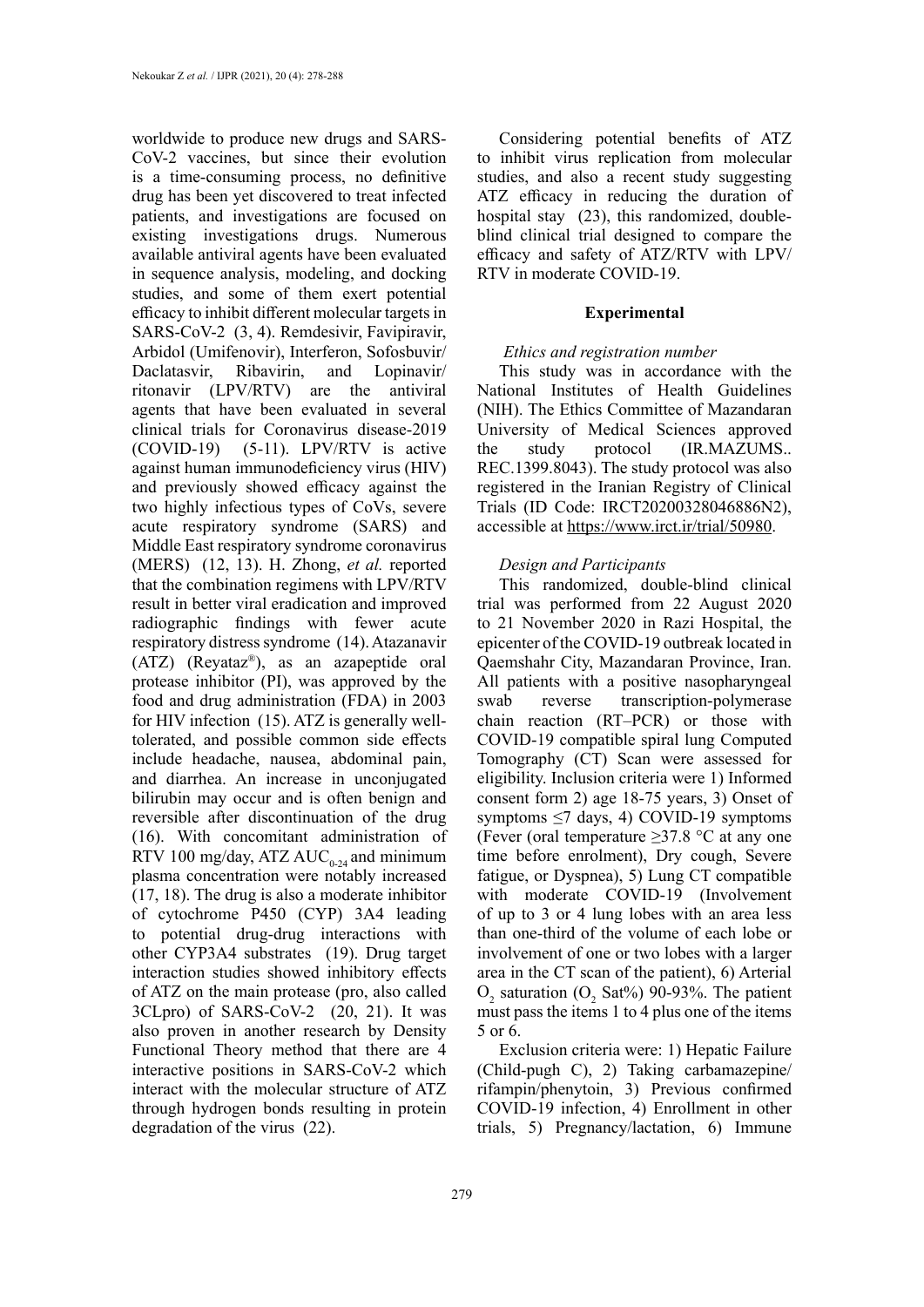suppression/compromised, 7) Active cancer, 8) Multi-organ failure  $(\geq 2$  organs), 9) Requiring intubation on admission, 10) Significant arrhythmia in electrocardiography, 11) A known allergic reaction to ATZ, LPV or RTV, and 12) Severe disability preventing cooperation.

## *Randomization and Blinding*

One hundred and thirty-two patients with confirmed COVID-19 who had met the inclusion criteria and signed an informed consent form were randomly assigned in two intervention arms using Sealed envelope online software to make block size 4. The investigator and data analyzer were blind to the type of intervention, while the patient and physician were not.

## *Procedures*

In one group, patients received 400 mg single dose of hydroxychloroquine (HCQ) (Modaquenil®, Mofid Pharmaceutical co., Iran) plus one tablet of Atazanavir sulfate/ Ritonavir 300/100 mg (ANZAVIR-R®, Mylan Laboratories Limited, India) for a minimum of 5 to a maximum of 10 days, whereas in other group patients received 400 mg single dose of HCQ plus 2 tablets of Lopinavir/ Ritonavir 200/50 mg (RITOVIR®, Nordic Pharmaceutical co., Sweden) twice daily for a minimum of 5 to a maximum of 10 days. Other COVID-19 related drugs that patients consumed during the intervention such as antivirals, Corticosteroids, non-steroidal antiinflammatory drugs (NSAIDs), Antibiotics, Anticoagulants, Intravenous immunoglobulin (IVIG), and Tocilizumab, were recorded.

### *Data collection*

At baseline, demographic data, underlying diseases include Hypertension (HTN), Diabetes Mellitus (DM), Ischemic Heart Disease (IHD), Asthma, Chronic Obstructive Pulmonary Disease (COPD), Hypothyroidism, and Gastrointestinal (GI) symptoms include abdominal pain/discomfort, diarrhea, nausea and vomiting, and loss of appetite were collected. Physical examination, including  $O<sup>2</sup>$  Sat%, pulse rate, respiratory rate (RR), blood pressure, temperature, body mass index (BMI), PCR result if done, and percentage

of lung involvement, was also recorded at the time of hospital admission. Baseline laboratory tests such as complete blood cell count (hemoglobin, platelet, white blood cells (WBC), polymorphonuclear leukocytes (PMN) and lymphocytes (Lymph), serum electrolytes (sodium and potassium), blood sugar, liver enzymes, total and direct bilirubin, blood urea nitrogen, international normalized ratio, inflammatory biomarkers consisting C-Reactive Protein (CRP) and erythrocyte sedimentation rate, vein blood gas pH and bicarbonate were extracted from the patient's file.

The value of  $O_2$  Sat% (in room air), RR, and any important events related to either COVID-19 or study medications were evaluated every day during the intervention. On the 3rd and 7th days, CRP, WBC, PMN, Lymph, and total and direct bilirubin were measured. Positive nasopharyngeal swab RT– PCR cases on admission were retested on the 7th day, and if the result were positive, the test would be repeated on the 14th day. The final patients' outcome during the 10 days of intervention was defined as discharged, death, release sheet, or withdrawal of consent. The release sheet item which was assigned to patients who received at least 5 days of intervention, was considered if the patient experienced any condition related to intervention or COVID-19 that led to discontinuing the intervention.

#### *Outcomes*

The primary outcomes of this trial were the reduced duration of intervention and clinical recovery within 10 days of starting the medicine. Clinical recovery was defined as achieving criteria to discharge, including  $O<sub>2</sub>$ Sat%  $\geq$  95% or  $\geq$ 5% improvement over baseline in room air, no fever, no dyspnea, improvement/ treatment of cough, improvement/treatment of fatigue, and oral tolerance. All these items should be maintained for at least 24 hours. The secondary outcomes included the rate of intensive care unit (ICU) admission, intubation and mortality, the lengths of ICU stay and being intubated, recovery within 14 days from starting the intervention, and the frequency of adverse reactions. Safety outcomes were also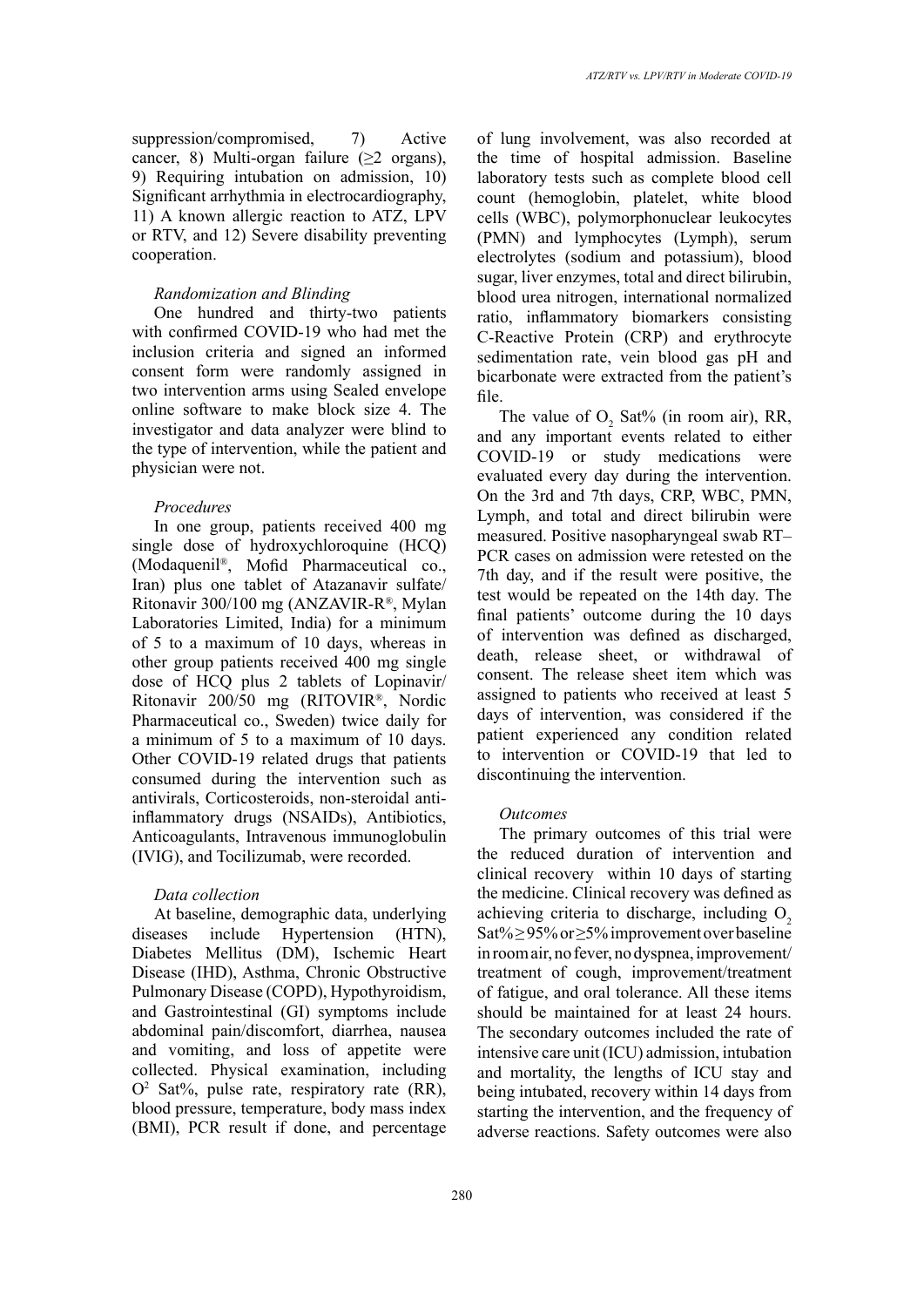measured as frequencies of reported important events.

## *Statistical analysis*

Qualitative variables were reported by frequency and percent, and quantitative variables after determination of the pattern of their distribution by Kolmogorov-Smirnov test were reported by mean/standard deviation or median/interquartile range or minimummaximum. To compare the differences between the two groups, the Chi-square test (Fisher's Exact Test), Independent *t*-test, and Mann–Whitney U test was used for qualitative and quantitative variables, respectively. The Intention-to-treat approach was carried out for analysis of the study. Statistical analysis was performed by using SPSS software version 25 (SPSS Inc., Chicago, IL, USA), and values with a *P*-value < 0.05 were considered

statistically significant.

## **Results**

Among the patients admitted to the Razi Hospital between 22 August 2020 and 21 November 2020, 273 patients were assessed for eligibility to enter the study. One-hundred and forty-one patients were not eligible, and finally, 132 were enrolled in the study. Sixty-six patients were randomly assigned to each study group to receive either ATZ/ RTV or LPV/RTV. One hundred and twentyfour participants passed the minimum 5 days of intervention to be included for the final analysis (62 in each arm) (Figure 1). Sixty-nine (55.6%) patients were male, and the mean age of the participants was 49.95 years ( $\pm$  12.62). There were no statistically significant differences between the two study



**Figure 1.** Flow Diagram.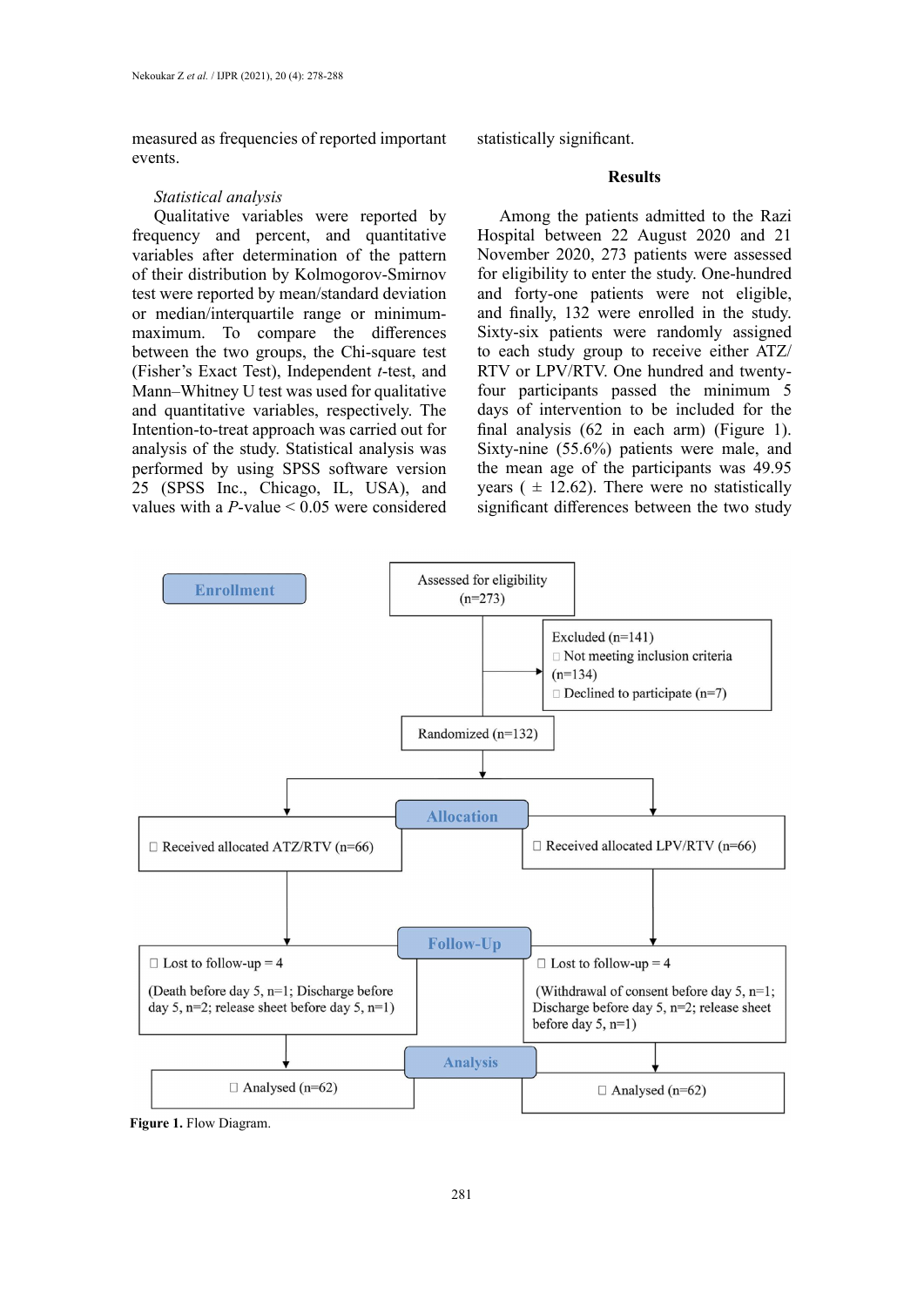arms in baseline demographic data, including age, gender, BMI, and underlying diseases, symptoms, physical examination, and finally, laboratory data (Table 1).

The results of primary outcomes are shown in table 2. The median number of days taking intervention was significant between the study arms  $(P = 0.01)$ . The number of clinically recovered patients within 10 days from starting the study medication was not statistically significant between the two groups ( $P = 0.06$ ). No significant difference was seen among the secondary outcomes of the study between groups. Results of the measured parameters

**Table 1.** Baseline demographic data.

on days 3 and 7, and also baseline, days 7 and 14 nasopharyngeal swabs RT–PCR were presented in Table 2. In the daily assessment of the  $O^2$  sat % and RR, the median of the  $O^2$ sat % on  $4<sup>th</sup>$ ,  $5<sup>th</sup>$ , and final days and RR on  $4<sup>th</sup>$ , 5<sup>th</sup>, 6<sup>th</sup>, and final days were different between groups (Figure 2).

The frequency of the most reported important events by the participants was not significantly different between the two groups except for nausea and vomiting, which were higher in the LPV/RTV arm (8 patients (12.9%) versus none in the ATZ/RTV arm) (*P =* 0.006). There was no statistical difference

|                                                    | Total ( $n = 124$ ) | Atazanavir/Ritonavir ( $n = 62$ ) | Lopinavir/Ritonavir ( $n = 62$ ) | P-value     |
|----------------------------------------------------|---------------------|-----------------------------------|----------------------------------|-------------|
| Male gender, $n$ $(\%)$                            | 69 (55.6)           | 33 (53.2)                         | 36(58.1)                         | 0.71        |
| Age (years), mean $\pm$ SD                         | $49.9 \pm 12.6$     | $48.9 \pm 12.8$                   | $50.9 \pm 12.4$                  | 0.38        |
| Time from symptom onset (days),                    |                     |                                   |                                  |             |
| median $(IOR25-75)$                                | $7(4-7)$            | $7(3.7-7)$                        | $7(4-7)$                         | 0.83        |
| Respiratory rate (/min), median                    |                     |                                   |                                  |             |
| $(IOR25-75)$                                       | $20(18-20)$         | $19(18-20)$                       | $20(18-21)$                      | 0.08        |
| Temperature (°C), median (IQR <sub>25-75</sub> )   | 37.2 (36.8-37.8)    | 37.2 (36.7-37.8)                  | 37.3 (36.8-37.8)                 | 0.90        |
| BMI (kg/m <sup>2</sup> ), mean $\pm$ SD            | $29.3 \pm 4.9$      | $29.5 \pm 5.3$                    | $29 \pm 4.6$                     | 0.59        |
| MAP (mmHg), median $(IQR25-75)$                    | 86.6 (79.5-93.3)    | 88.2 (77.9-93.3)                  | 85 (80-93)                       | 0.98        |
| Lung CT involvement (%), median                    |                     |                                   |                                  |             |
| $(IOR25-75)$                                       | 37.5 (30-45)        | 40 (30-45)                        | $35(30-45)$                      | 0.35        |
| Co-morbidities, n (%)                              |                     |                                   |                                  |             |
| <b>Diabetes</b>                                    | 34 (27.4)           | 13(21)                            | 21 (33.9)                        | 0.15        |
| <b>IHD</b>                                         | 22(17.7)            | 8(12.9)                           | 14(22.6)                         | 0.23        |
| <b>HTN</b>                                         | 21(16.9)            | 11(17.7)                          | 10(16.1)                         | $\geq 0.99$ |
| COPD                                               | 1(0.8)              | 0(0)                              | 1(1.6)                           | $\geq 0.99$ |
| Asthma                                             | 2(1.6)              | 2(3.2)                            | 0(0)                             | 0.49        |
| Hypothyroidism                                     | 3(2.4)              | 1(1.6)                            | 2(3.2)                           | $\geq 0.99$ |
| Symptoms, $n$ $(\frac{9}{6})$                      |                     |                                   |                                  |             |
| Nausea and Vomiting                                | 37(29.8)            | 20(32)                            | 17(27.4)                         | 0.69        |
| Abdominal pain                                     | 7(5.6)              | 1(1.6)                            | 6(9.7)                           | 0.11        |
| Diarrhea                                           | 32(25.8)            | 15(24.2)                          | 17(25.7)                         | 0.83        |
| Loss of appetite                                   | 15(12.1)            | 7(11.3)                           | 8(12.9)                          | $\geq 0.99$ |
| PCR day 1, $n$ $\left(\frac{9}{6}\right)$          |                     |                                   |                                  |             |
| Positive                                           | 77(80.2)            | 30(69.8)                          | 47 (88.7)                        |             |
| Negative                                           | 19(19.8)            | 13(30.2)                          | 6(11.3)                          | 0.03        |
| Not done                                           | 28 (22.6)           | 19(30.6)                          | 9(14.5)                          |             |
| Laboratory findings at baseline, median (IQR25-75) |                     |                                   |                                  |             |
| Arterial $O_2$ saturation (%)                      | 93 (92-94)          | 93 (92-94)                        | 93 (91-94)                       | 0.37        |
| Hemoglobin $(g/dL)$                                | $12.2(11.3-13.7)$   | $12.2(11.6-13.5)$                 | $12.2(10.7-13.7)$                | 0.35        |
| Platelet $(\times 10^9$ /L)                        | 159.5 (136.2-206.7) | 153.5 (126.7-208.7)               | 167 (140-205.2)                  | 0.14        |
| WBC $(\times 10^9$ /L)                             | $5.2(4.2-6.9)$      | $5.2(4.3-7)$                      | $5.2(4.2-6.6)$                   | 0.44        |
| PMN $(%)$                                          | $70.5(63-76)$       | 71 (62.6-75.2)                    | $69.7(62.9-77.5)$                | 0.98        |
| Lymphocyte $(\times 10^9$ /L)                      | $1.2(0.9-1.6)$      | $1.2(0.9-1.6)$                    | $1.2(0.8-1.4)$                   | 0.37        |
| $BUN$ (mg/dL)                                      | $13(10-17)$         | $12.5(9.2 - 16.2)$                | 13.2 (10.4-17.6)                 | 0.19        |
| $Cr$ (mg/dL)                                       | $0.9(0.8-1.1)$      | $0.9(0.8-1)$                      | $0.9(0.7-1.1)$                   | 0.97        |
| $Na$ (mEq/L)                                       | 138 (136-141)       | $139(137-141.5)$                  | 138 (136-140)                    | 0.02        |
| $K$ (mEq/L)                                        | $4.1(3.9-4.5)$      | $4.1(3.9-4.4)$                    | $4.2(3.9-4.6)$                   | 0.15        |
| Blood sugar (mg/dL)                                | 114 (96-182)        | 112.5 (97-155)                    | 128 (95-239)                     | 0.30        |
| AST (U/L)                                          | $32(22-49)$         | $35(24-50)$                       | $30(22-46)$                      | 0.41        |
| ALT (U/L)                                          | $37(25-56)$         | 38 (27-59)                        | $33(21-55)$                      | 0.14        |
| ALP(U/L)                                           | 160 (132-201)       | 160 (130-194)                     | 161 (133-218)                    | 0.48        |
| Bilirubin Total (mg/dL)                            | $0.6(0.5-0.7)$      | $0.6(0.5-0.7)$                    | $0.6(0.5-0.7)$                   | 0.32        |
| Bilirubin Direct (mg/dL)                           | $0.3(0.2-0.4)$      | $0.3(0.2-0.4)$                    | $0.3(0.2-0.4)$                   | 0.42        |
| LDH (U/L)                                          | 647 (530-765)       | 630 (489-748)                     | 670 (566-787)                    | 0.18        |
| $CRP$ (/+)                                         | $3(2-3)$            | $3(2-3)$                          | $3(2-3)$                         | 0.85        |
| $ESR$ (mm/h)                                       | 44 (30-67)          | 45 (30-66)                        | 43 (30-69)                       | 0.75        |
| <b>INR</b>                                         | $1.2(1.1-1.3)$      | $1.2(1.1-1.3)$                    | $1.2(1.1-1.3)$                   | 0.25        |
| pH                                                 | 7.41 (7.38-7.43)    | 7.41 (7.39-7.43)                  | 7.40 (7.38-7.43)                 | 0.70        |
| $HCO3$ (mEq/L)                                     | 26 (24.4-27.9)      | 26.2 (24.8-28)                    | 26 (24.3-27.9)                   | 0.55        |

BMI: body mass index; MAP: mean arterial pressure; IHD: ischemic heart disease; HTN: hypertension; COPD: chronic obstructive pulmonary disease; PCR: polymerase<br>chain reaction; WBC: white blood cell; PMN: polymorphonuclear; ratio.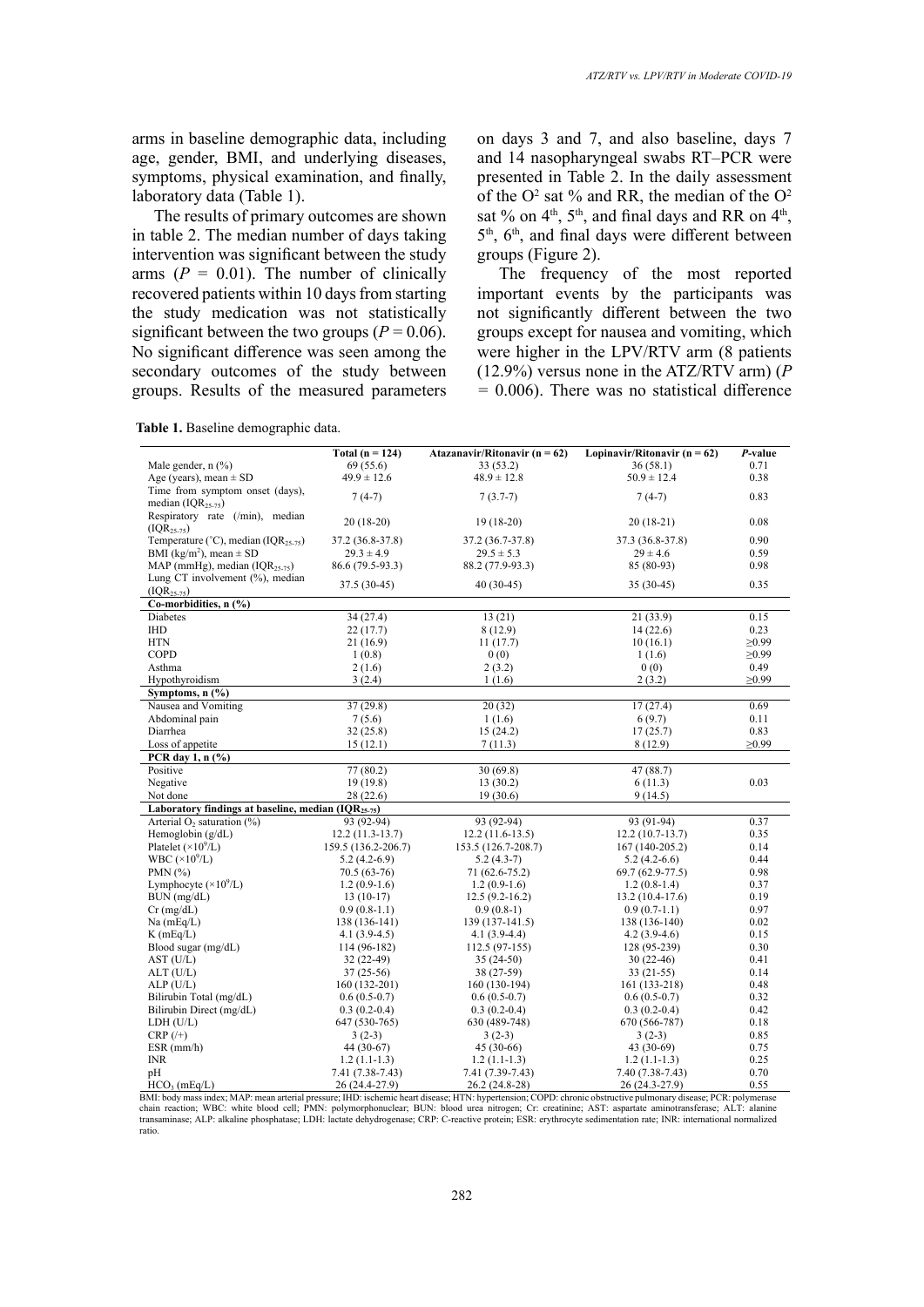#### **Table 2.** Primary and secondary outcomes. **Table 2.** Primary and secondary outcomes.

|                                                             | Total ( $n = 124$ ) | Lopinavir/Ritonavir ( $n = 62$ ) | Atazanavir/Ritonavir ( $n = 62$ ) | P-value      |  |
|-------------------------------------------------------------|---------------------|----------------------------------|-----------------------------------|--------------|--|
|                                                             |                     | <b>Primary outcomes</b>          |                                   |              |  |
| Discharge during 10 days, n (%)                             | 96 (72.7)           | 41(66.1)                         | 51 (82.3)                         | 0.06         |  |
| Number of days taking study                                 | $7(5-9)$            | $7(6-9)$                         | $6(5-8)$                          | 0.01         |  |
| medication, median $(IQR25-75)$                             |                     |                                  |                                   |              |  |
| <b>Final outcome</b>                                        |                     |                                  |                                   |              |  |
| Discharge, $n$ $\left(\frac{9}{6}\right)$                   | 92 (74.2)           | 41(66.1)                         | 51 (82.3)                         |              |  |
| Death, $n$ $(\%)$                                           | 2(1.6)              | 2(3.2)                           | 0(0)                              |              |  |
| Withdrawal of consent, n (%)                                | 2(1.6)              | 0(0)                             | 2(3.2)                            | 0.03         |  |
| Release sheet, $n$ (%)                                      | 28(22.6)            | 19(30.6)                         | 9(14.5)                           |              |  |
| Final respiratory rate (/min),<br>median $(IOR25-75)$       | $19(18-20)$         | $20(18-22)$                      | $18(18-20)$                       | 0.02         |  |
| Final Arterial $O_2$ saturation (%),<br>median $(IQR25-75)$ | 96 (94-97)          | 96 (91-97)                       | 97 (95-98)                        | 0.04         |  |
| <b>Secondary outcomes</b>                                   |                     |                                  |                                   |              |  |
| Discharge during 14 days, n (%)                             | 102(82.3)           | 47 (75.8)                        | 55 (88.7)                         | 0.09         |  |
| ICU Admission, n (%)                                        | 6(4.8)              | 3(4.8)                           | 3(4.8)                            | $\geq 0.99$  |  |
| Intubation, $n$ $(\%)$                                      | 3(2.4)              | 2(3.2)                           | 1(1.6)                            | $\geq 0.99$  |  |
| Mortality Rate, n (%)                                       | 2(1.6)              | 2(3)                             | 0(0)                              | 0.49         |  |
| Number of days stay in ICU,                                 | 5                   | $\overline{4}$                   | 5                                 | 0.98         |  |
| $(max-min)$<br>Number of days intubated, (max-              |                     |                                  |                                   |              |  |
| min)                                                        | $\overline{4}$      | $\overline{4}$                   | 3                                 | 0.57         |  |
| Laboratory tests on day 3, median (IQR25-75)                |                     |                                  |                                   |              |  |
| <b>CRP</b>                                                  | $3(1-3)$            | $3(1.2-3)$                       | $3(1-3)$                          | 0.83         |  |
| WBC $(\times 10^9$ /L)                                      | $6(4.8-8.2)$        | $5.9(4.7-7.7)$                   | $6.2(4.8-8.3)$                    | 0.62         |  |
| PMN $(%)$                                                   | 75.4 (64.2-83.1)    | $75(62.3-81.4)$                  | 75.9 (66.3-84.2)                  | 0.39         |  |
| Lymphocyte $(\times 10^9$ /L)                               | $1.2(0.9-1.5)$      | $1.2(0.9-1.5)$                   | $1.1(0.9-1.4)$                    | 0.30         |  |
| Bilirubin total                                             | $0.7(0.6-1.2)$      | $1.1(0.7-1.7)$                   | $0.6(0.6-0.7)$                    | $\leq 0.001$ |  |
| <b>Bilirubin</b> direct                                     | $0.4(0.3-0.7)$      | $0.6(0.4-0.9)$                   | $0.3(0.3-0.4)$                    | $\leq 0.001$ |  |
| Laboratory tests on day 7, median (IQR25-75)                |                     |                                  |                                   |              |  |
| <b>CRP</b>                                                  | $1(0-3)$            | $1(0-3)$                         | $2(0-3)$                          | 0.69         |  |
| WBC $(\times 10^9$ /L)                                      | $8.5(5.2 - 11.2)$   | $8.5(4.4-11.1)$                  | $8.4(5.5-13.8)$                   | 0.47         |  |
| PMN $(%)$                                                   | 78.5 (69-85.8)      | 74.3 (68.4-90.5)                 | 79.7 (69-87.7)                    | 0.84         |  |
| Lymphocyte $(\times 10^9/L)$                                | $1(0.7-1.3)$        | $0.9(0.8-1.4)$                   | $1(0.7-1.3)$                      | $\geq 0.99$  |  |
| Bilirubin total                                             | $0.8(0.6-1.2)$      | $1.3(0.9-1.7)$                   | $0.7(0.6-0.7)$                    | $\leq 0.001$ |  |
| <b>Bilirubin</b> direct                                     | $0.4(0.3-0.7)$      | $0.7(0.4-0.9)$                   | $0.3(0.3-0.4)$                    | $\leq 0.001$ |  |
| PCR day 7, n (%)                                            |                     |                                  |                                   |              |  |
| Positive                                                    | 13(16.9)            | 8(17.2)                          | 5(16.7)                           |              |  |
| Negative                                                    | 27(35.1)            | 17(36.2)                         | 10(33.3)                          | $\geq 0.99$  |  |
| Not done                                                    | 37(48)              | 22(46.8)                         | 15(50)                            |              |  |
| PCR day 14, n (%)                                           |                     |                                  |                                   |              |  |
| Positive                                                    | 3(23.1)             | 1(12.5)                          | 2(40)                             |              |  |
| Negative                                                    | 7(53.8)             | 5(62.5)                          | 2(40)                             | 0.50         |  |
| Not done                                                    | 3(23.1)             | 2(25)                            | 1(20)                             |              |  |

CRP: C-reactive protein; WBC: white blood cell; PMN: polymorphonuclear; PCR: polymerase chain reaction.

#### **Table 3.** Adverse events and other COVID-19 related drugs **Table 3.** Adverse events and other COVID-19 related drugs

|                                      | Total $(n = 124)$ | Lopinavir/Ritonavir ( $n = 62$ ) | Atazanavir/Ritonavir ( $n = 62$ ) | P-value     |
|--------------------------------------|-------------------|----------------------------------|-----------------------------------|-------------|
| Adverse events, n (%)                |                   |                                  |                                   |             |
| Hemoptysis                           | 4(3.2)            | 3(4.8)                           | 1(1.6)                            | 0.61        |
| Icterus                              | 2(1.6)            | 0(0)                             | 2(3.2)                            | 0.49        |
| Dysentery                            | 2(1.6)            | 1(1.6)                           | 1(1.6)                            | $\geq 0.99$ |
| <b>Dizziness</b>                     | 2(1.6)            | 2(3.2)                           | 0(0)                              | 0.49        |
| Fever                                | 2(1.6)            | 1(1.6)                           | 1(1.6)                            | $\geq 0.99$ |
| Nausea and vomiting                  | 8(6.5)            | 8(12.9)                          | 0(0)                              | 0.006       |
| Hiccups                              | 2(1.6)            | 0(0)                             | 2(3.2)                            | 0.49        |
| Chest pain                           | 1(0.8)            | 1(1.6)                           | 0(0)                              | $\geq 0.99$ |
| Other COVID-19 related drugs, n (%)  |                   |                                  |                                   |             |
| Ribavirin                            | 1(0.8)            | 1(1.6)                           | 0(0)                              | $\geq 0.99$ |
| Remdesivir                           | 17(13.7)          | 10(16.1)                         | 7(11.3)                           | 0.60        |
| Corticosteroid                       | 53 (42.7)         | 27(43.5)                         | 26(41.9)                          | $\geq 0.99$ |
| Intravenous Immunoglobulin<br>(IVIG) | 6(4)              | 3(4.8)                           | 2(3.2)                            | $\geq 0.99$ |
| Interferon                           | 91 (74)           | 48 (77.4)                        | 43 (70.5)                         | 0.41        |
| <b>NSAIDs</b>                        | 110 (88.7)        | 58 (93.5)                        | 52 (83.9)                         | 0.15        |
| Azithromycin                         | 63 (50.8)         | 34 (54.8)                        | 29(46.8)                          | 0.47        |
| Ceftriaxone                          | 80 (64.5)         | 36 (58.1)                        | 44 (71)                           | 0.18        |
| Enoxaparin/Heparin                   | 112 (90.3)        | 54 (87.1)                        | 58 (93.5)                         | 0.36        |
| Favipiravin                          | 5(4)              | 4(6.5)                           | 1(1.6)                            | 0.36        |
| Tocilizumab                          | 4(3.2)            | 2(3.2)                           | 2(3.2)                            | $\geq 0.99$ |
| Sofosbuvir/Daclatasvir               | 23(18.7)          | 15(24.2)                         | 8(13.1)                           | 0.16        |

NSAID: non-steroidal anti-inflammatory drug.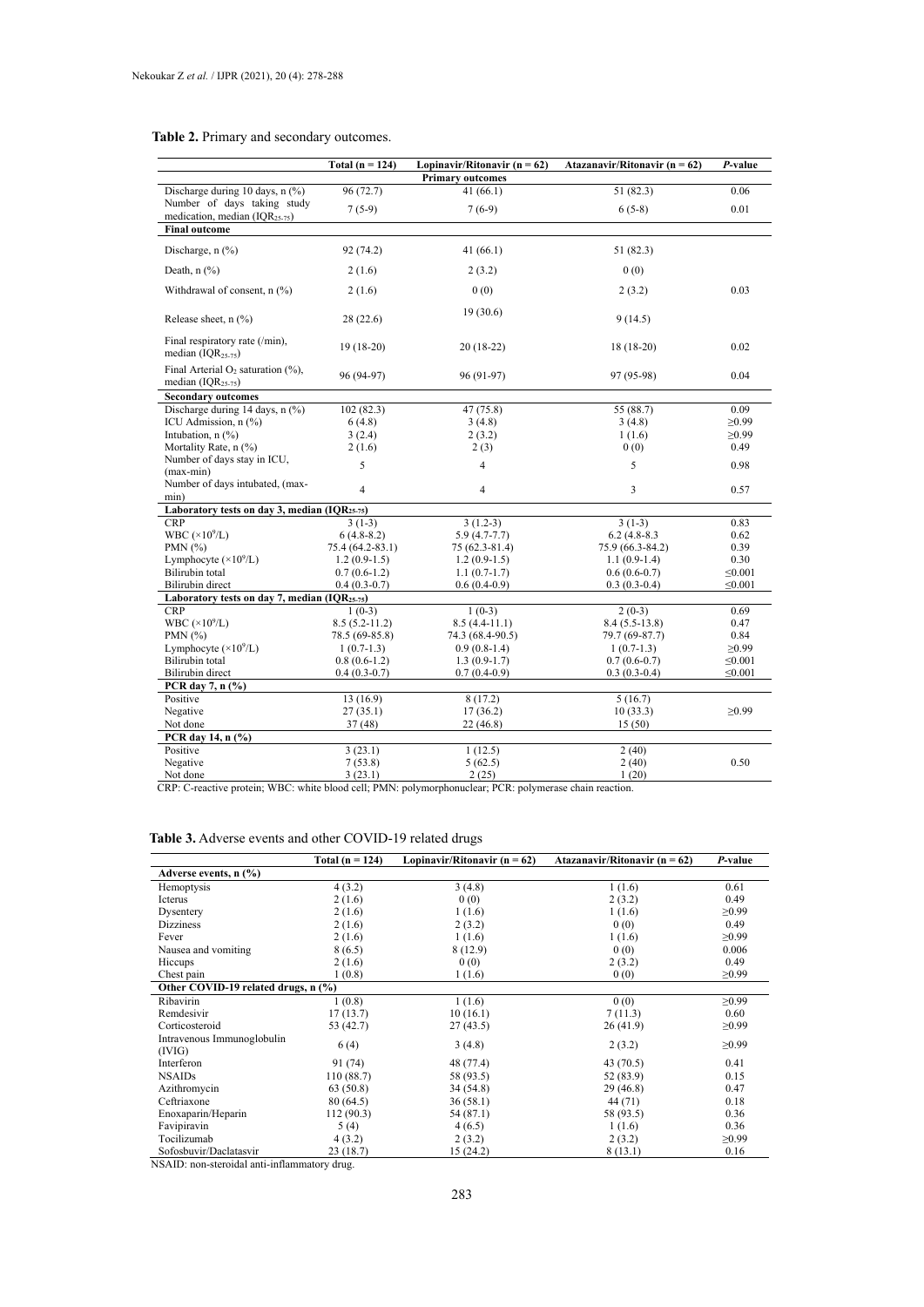

A. The comparison of the daily O<sub>2</sub> saturation % between ATZ/RTV and LPV/RTV arms; ns: not significant,  $*$ : P<0.05



B. The comparison of the daily respiratory rate between ATZ/RTV and LPV/RTV arms; ns: not significant, \*: P<0.05

**Figure 2.** Daily assessment of  $O_2$  Saturation (%) and Respiratory rate in each group.

in the case of prescribing other COVID-19 related drugs between the two groups (Table 3).

### **Discussion**

In this double-blind, randomized clinical trial, the efficacy and safety of ATZ/RTV plus a single dose of HCQ were compared to LPV/RTV plus a single dose of HCQ in moderate COVID-19. More patients were discharged from the hospital within 10 days of intervention in the ATZ/RTV arm; however, it was not statistically significant. Also, ATZ/ RTV revealed a more tolerability profile than LPV/RTV, with significantly fewer episodes of nausea and vomiting.

Before designing the present clinical trial, the standard therapeutic regimen used to treat  $\frac{1}{2}$  and  $\frac{1}{2}$  and Respiratory rate in each group. hospitalized moderate COVID-19 patients was LPV/RTV in combination with HCQ in Razi Hospital. According to the use of 2 large size LPV/RTV pills twice a day, possibly with other medications that could alter the patient's compliance with treatment, the alternative available regimen, ATZ/RTV, was considered. Nausea and vomiting were also the most reported adverse effects with LPV/RTV that reduced the patient's tolerability. Atazanavir, with a lower pill burden and more tolerable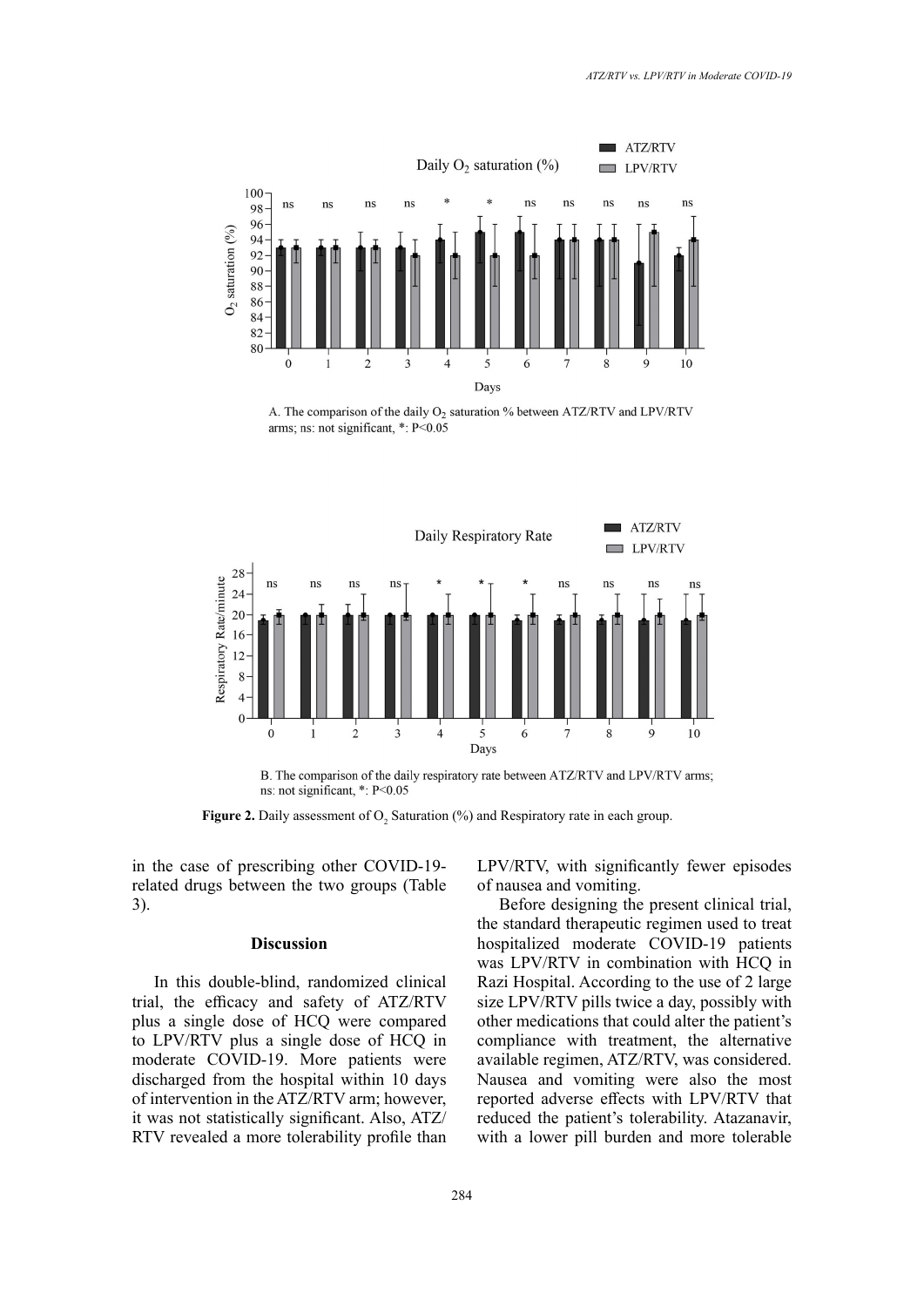adverse effects rather than other PIs, has been exerted activity against SARS-CoV-2 main protease  $(M<sup>pro</sup>)$ , in several in vitro experiments  $(24-26)$ .

The ATZ molecule penetrates well through the respiratory tract and inhibits SARS-CoV-2 replication by interacting with Mpro in pulmonary epithelial cell lines. RTV, an inhibitor of CYP 3A4, is responsible for enhancing the inhibitory effect of ATZ on SARS-CoV-2 (27-29). Natalia Fintelman-Rodrigues *et al.* showed that ATZ interaction with M<sup>pro</sup> enzymatic activity of SARS-CoV-2 is stronger and more stable than LPV (27). They also mentioned that ATZ/ RTV prevents cell death and the production of pro-inflammatory cytokines, including interleukin-6 and TNF-alpha in monocytes that SARS-CoV-2 infects. Inhibition of Mpro, the critical protease of SARS-Cov-2 by ATZ, prevents viral replication leads to blocking the cytokine storm-release associated mediators (30, 31). According to the more discharged cases within 10 days from starting the study medication in ATZ/RTV group, the faster viral clearance with ATZ/RTV with the quoted mechanisms could be declared. It should be mentioned that the median time from symptom onset was 7 days in each group that may be responsible for no significant advantage of ATZ/RTV over LPV/RTV in reducing time to recovery in moderate COVID-19. Although the discharge rate within 10 days was not statistically different among the two arms (P *=*  0.06), the clinical recovery trend was in favor of ATZ/RTV (51 *vs.* 41 patients).

Among the secondary outcomes of the present trial, with the exception of adverse effects, no statistical benefit was obtained by ATZ/RTV. However, two participants who died during the intervention in LPV/ RTV versus none in the ATZ/RTV arm are clinically notable. Additionally, the rate and duration of ICU admission and intubation did not reveal any significant differences between the two groups, which may be explained by the study's limited sample size. It should be considered that this trial was conducted on moderate COVID-19 cases, and this issue can also influence the low rate for ICU admission. However, as concluded by Rahmani H *et al*., ATZ is effective in reducing 28-days and 56days mortality rates and ICU-admission in moderate COVID-19 (23). Another study by Mazaherpour *et al.* demonstrated no statistical difference between ATZ/RTV and LPV / RTV in improving clinical outcomes, but drug-related side effects differed. Episodes of dysrhythmia more occurred in the LPV / RTV arm, and similar to the present study, hyperbilirubinemia was significant in those treated with ATZ/RTV (32).

Release sheet was recorded for 19 versus 9 patients in the LPV/RTV and ATZ/RTV arm, respectively, almost promising the superiority of ATZ/RTV. In patients who received LPV/ RTV, the most frequently reported causes of release sheet were nausea and vomiting and not reaching expected clinical improvement. Nausea and vomiting obviously reduced patients' compliance, while; there was no certain adverse reaction interfering with intervention in the ATZ/RTV arm. However, the main cause of the release sheet in the ATZ/ RTV group was the failure to achieve the expected clinical improvement. By a closer look at the causes of the release sheet, the number of patients who needed more medical intervention was still higher in the LPV/RTV arm. (Data is available in supplementary material attachment 1) These findings support the potential superiority of ATZ/RTV to ameliorate disease by the less need for administering other antiviral agents.

Statistically, analysis of each concomitant administered drug for COVID-19 did not show significant differences between the two study arms; therefore, the results could be compared between the two study interventions.

Nausea and vomiting were the most reported adverse reactions in this study that all were in the LPV/RTV arm (8 (12.12%)). Unlike LPV/RTV, ATZ/RTV was well tolerated with an acceptable safety profile. As expected, the values of total and direct bilirubin were significantly higher in the ATZ/RTV group on days 3 and 7 of the study ( $P \le 0.001$ ). As seen in our study, ATZ-related hyperbilirubinemia was asymptomatic and transient in most patients (33), and only two patients became icterus which was not statistically different between groups  $(P = 0.49)$  and resolved after drug cessation. It was interesting that hiccup was an important event that was reported by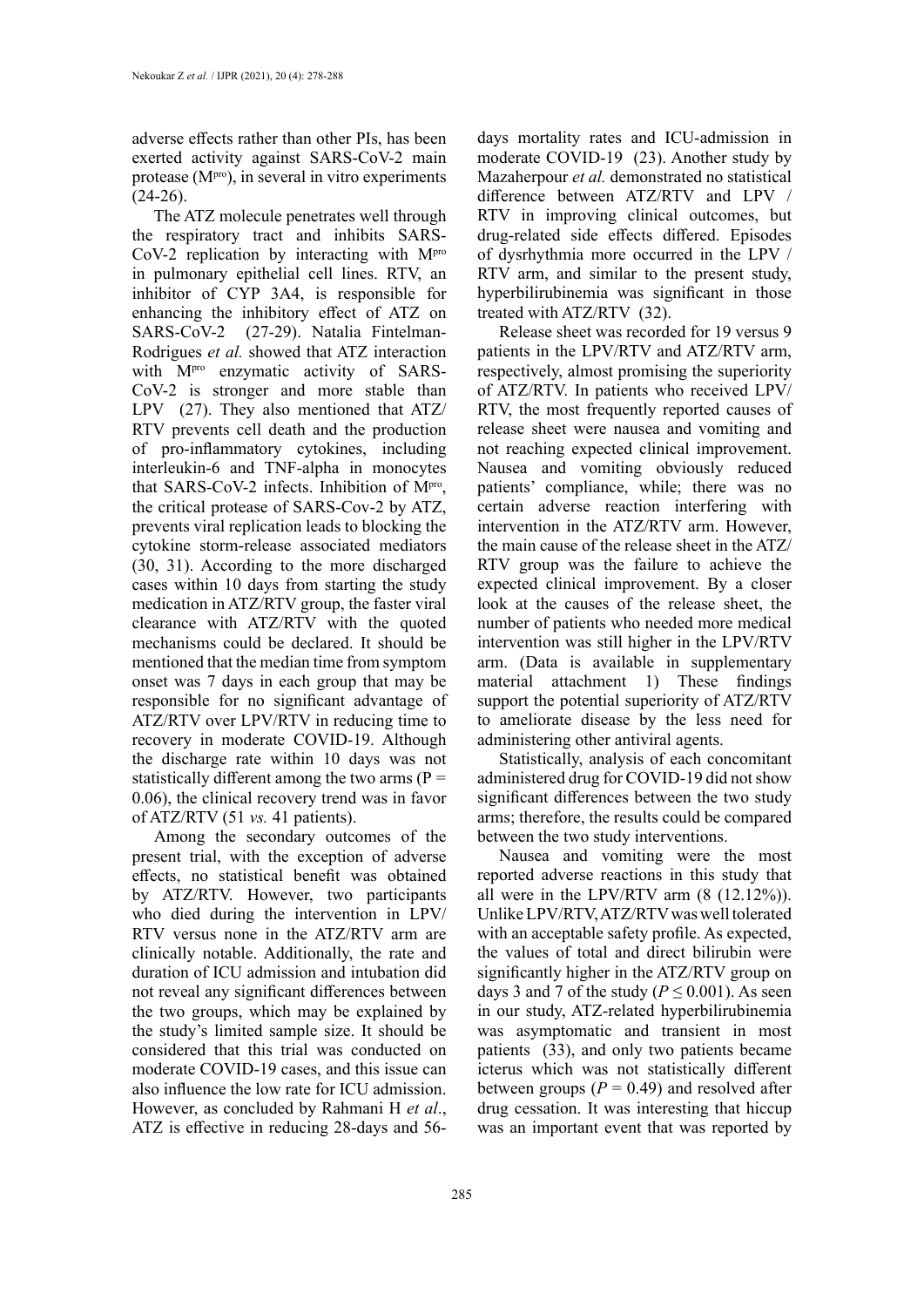only 2 patients in ATZ/RTV arm. However, it is not clear whether it was related to the drug or COVID-19. At the time of writing this paper, there was no additional published clinical trial of Atazanavir for COVID-19 to compare the results. Three ongoing clinical trials have been recruited on [https://clinicaltrials.](https://clinicaltrials.gov/) [gov/](https://clinicaltrials.gov/) entitled "NA-831, Atazanavir and Dexamethasone Combination Therapy for the Treatment of COVID-19 Infection (NATADEX)", "Antiviral Agents Against COVID-19 Infection (REVOLUTIOn)", and "The Nitazoxanide Plus Atazanavir for COVID-19 Study (NACOVID)". There were also three other recruited trials on <https://www.irct.ir/>whose data has not been released yet.

To compare the efficacy of ATZ/RTV versus LPV/RTV against COVID-19, this study faced some limitations. First, nasopharyngeal RT-PCR was not performed for all participants at baseline, day 7, and 14 because of the limited facilities, so the rate of performed tests was not the same among the two groups. Also, some discharged patients before days 7 and 14 who were asked to refer for repeating the test did not accompany. According to these two issues and the low sensitivity of RT-PCR to detect positive cases (34), the measured P values of these variables are not reliable. Second, the lack of placebo which was due to the different regimen schedules of the two study arms (ATZ/RTV, one tablet, once daily versus LPV/ RTV two tablets, twice daily), and particularly different color and appearance of the two medications. These limitations inevitably changed the blinding manner in which the patient and physician could not be blind to the type of intervention; instead, the investigator and data analyzer were blind. Third, we couldn't manage to follow the participants after discharge or assign a release sheet for evaluating the time for complete symptom relief and any late complications, even death. It is highly suggested to design a study with long-term follow-up to compare the impact of these regimens on subsequent mortality and the disease recurrence rate. Finally, it is recommended to conduct a trial with a larger sample size for comparing the efficacy of ATZ and LPV in reducing the rate of mortality, ICU-admission, and intubation in moderate

COVID-19 that none were significant over the two groups in the present trial.

## **Conclusion**

Altogether, the results of this clinical trial showed no significant difference between ATZ/RTV and LPV/RTV regarding the reduced length of hospital stay and improved clinical outcomes in moderate COVID-19. However, ATZ/RTV exerted a more favorable safety profile in comparison with LPV/RTV, and the trend in some clinical aspects was in favor of ATZ/RTV, although statistically, it was not significant. It is still controversy about the efficacy of ATZ/RTV over LPV/ RTV in reducing the rate of ICU admission, intubation, and mortality rate, and further investigation is needed.

#### **Declarations of interest**

None.

## **Acknowledgments**

We thank the Mazandaran University of Medical Sciences for financial supports for this study. Also, we thank the staff of Razi Hospital in Ghaemshahr and the Vice Chancellor for Research of Mazandaran University of Medical Sciences for their valuable contributions to this study.

#### **Author contributions**

H.A.K: Conceptualization; A.R.D.B, A.A and S.A, Clinical assessment of patients; Z.N: Data collection, drafting, and editing manuscript; M.M: Data collection and drafting manuscript; A.M.S: Data collection; S.M: data analysis; S.Ala and A.H: review and edit the final version of the manuscript. All authors critically revised and approved the final submitted version.

## **References**

- (1) Masters PS. The molecular biology of coronaviruses. *Adv. Virus Res.* (2006) 66: 193-292.
- (2) Cucinotta D and Vanelli M. WHO declares COVID-19 a pandemic. *Acta Biomed*. (2020) 91: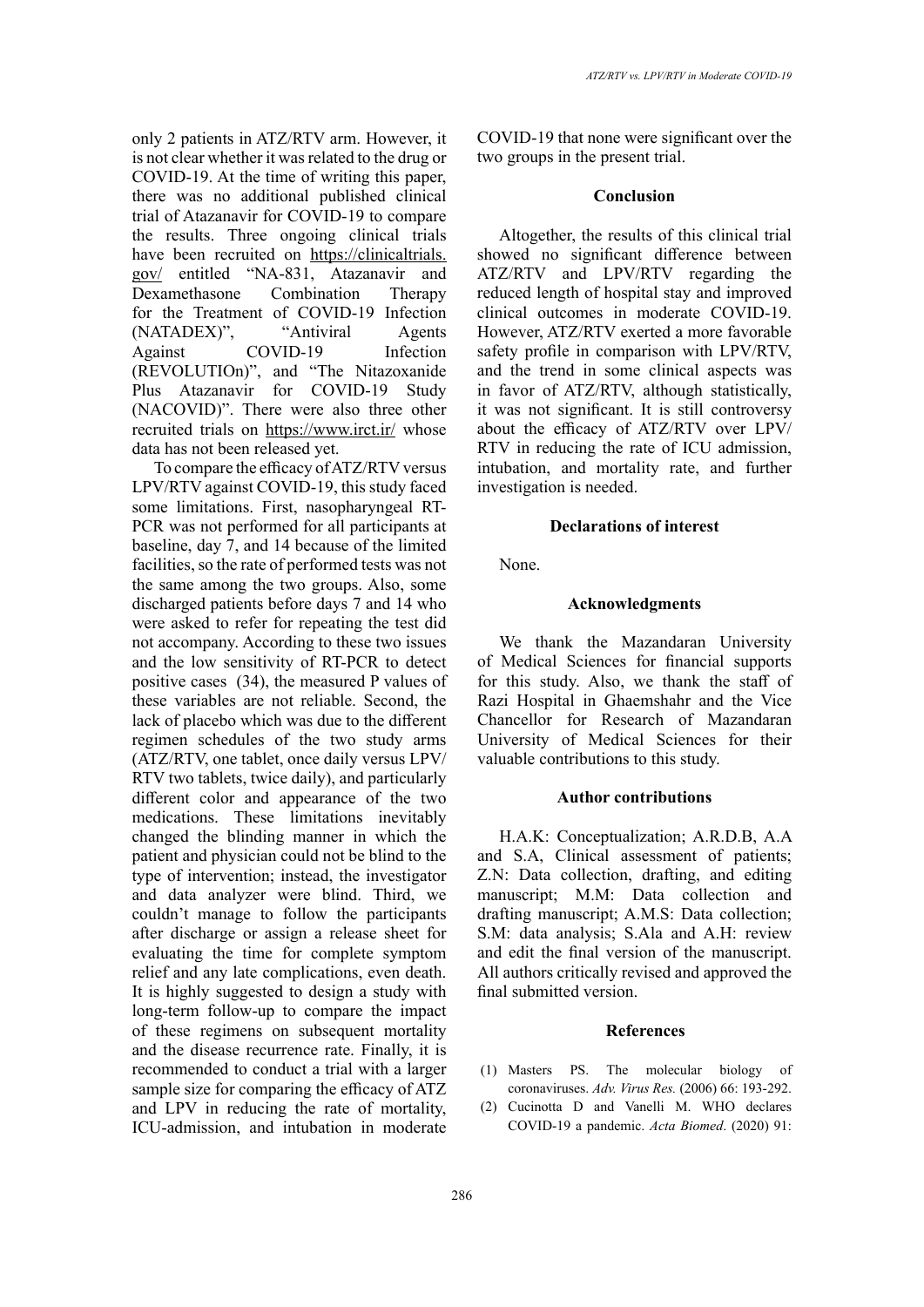157-60.

- (3) Contini A. Virtual screening of an FDA approved drugs database on two COVID-19 coronavirus proteins. *Biolog. Med. Chem*. (2020) 1: 18-37.
- (4) Dayer MR. Old drugs for newly emerging viral disease, COVID-19: Bioinformatic Prospective. *ArXiv.org* preprint arXiv:200304524. 2020.
- (5) Wang Y, Zhang D, Du G, Du R, Zhao J, Jin Y, Fu S, Gao L, Cheng Z, Lu Q, Hu Y, Luo G, Wang K, Lu Y, Li H, Wang S, Ruan S, Yang C, Mei C, Wang Y, Ding D, Wu F, Tang X, Ye X, Ye Y, Liu B, Yang J, Yin W, Wang A, Fan G, Zhou F, Liu Z, Gu X, Xu J, Shang L, Zhang Y, Lianjun Cao L, Guo T, Wan Y, Qin H, Jiang Y, Jaki T, Hayden FG, Horby PW, Cao B and Chen Wang. Remdesivir in adults with severe COVID-19: a randomised, doubleblind, placebo-controlled, multicentre trial. *Lancet* (2020) 395: 1569–78.
- (6) Chen C, Huang J, Cheng Z, Wu J, Chen S, Zhang Y, Chen B, Lu M, Lou Y, Ju L, Zhang J and Wang X. Favipiravir versus arbidol for COVID-19: a randomized clinical trial. *MedRxiv*. (2020) 17: 23- 47.
- (7) Davoudi-Monfared E, Rahmani H, Khalili H, Hajiabdolbaghi M, Salehi M, Abbasian L, Kazemzadeh H and Yekaninejad MS. A randomized clinical trial of the efficacy and safety of interferon β-1a in treatment of severe COVID-19. *Antimicrob. Agents Chemother*. (2020) 64: 20.
- (8) Idelsis EM, Jesus PE, Yaquelin DR, Dania VB, Monica BR, Lisandra BR, Castro-Ríos J, Cobas Cervantes L, Pagé-Calvet E, Travieso-Pérez S, Martinez-Suarez C, Ivan Campa-Legra I, Fernandez-Masso JR, Camacho-Rodriguez H, Díaz-Gálvez M, Sin-Mayor A, García-Sánchez M, Martínez-Martín SM, Alonso-Valdés M, Hernandez-Bernal F, Nodarse-Cuni H, Bello-Garcia D, Beato-Canfuk A, Vizcaino M, Guillen-Nieto GE, Muzio-Gonzalez VL and Bello-Rivero I. Effect and safety of combination of interferon alpha-2b and gamma or interferon alpha-2b for negativization of SARS-CoV-2 viral RNA. Preliminary results of a randomized controlled clinical trial. *medRxiv*. (2020) 29: 15-24.
- (9) Cao B, Wang Y, Wen D, Liu W, Wang J, Fan G, Ruan L, Song B, Cai Y, Wei M, Li X, Xia J, Chen N, Xiang J, Yu T, Bai T, Xie X, Zhang L, Li C, Yuan Y, Chen H, Li H, Huang H, Tu S, Gong F, Liu Y, Wei Y, Dong C, Zhou F, Gu X, Xu J, Liu Z, Zhang Y, Li H, Shang L, Wang K, Li K, Zhou X, Dong X, Qu Z, Lu S, Hu X, Ruan S, Luo S, Wu J, Peng L, Cheng F, Pan L, Zou J, Jia C, Wang J, Liu X, Wang S, Wu X, Ge Q, He J, Zhan H, Qiu F, Guo L, Huang C, Jaki T, Hayden FG, Horby PW, Zhang

D and Wang C. A trial of lopinavir–ritonavir in adults hospitalized with severe Covid-19. *N. Engl. J. Med.* (2020) 382: 1787-99.

- (10) Sadeghi A, Ali Asgari A, Norouzi A, Kheiri Z, Anushirvani A, Montazeri M, Hosamirudsai H, Afhami S, Akbarpour E, Aliannejad R, Radmard AR, Davarpanah AH, Levi J, Wentzel H, Qavi A, Garratt A, Simmons B, Hill A and Merat S. Sofosbuvir and daclatasvir compared with standard of care in the treatment of patients admitted to hospital with moderate or severe coronavirus infection (COVID-19): a randomized controlled trial. *J. Antimicrob. Chemother*. (2020) 75: 3379- 85.
- (11) Eslami G, Mousaviasl S, Radmanesh E, Jelvay S, Bitaraf S and Simmons B. The impact of sofosbuvir/daclatasvir or ribavirin in patients with severe COVID-19. *J. Antimicrob. Chemother.*  (2020) 75: 3366-72.
- (12) Chu C, Cheng V, Hung I, Wong M, Chan KH, Chan KS, Kao R, Poon L, Wong C, Guan Y, Peiris J, Yuen K and HKU/UCH SARA Study group. Role of lopinavir/ritonavir in the treatment of SARS: initial virological and clinical findings. *Thorax* (2004) 59: 252-6.
- (13) Ford N, Vitoria M, Rangaraj A, Norris SL, Calmy A and Doherty M. Systematic review of the efficacy and safety of antiretroviral drugs against SARS, MERS or COVID‐19: initial assessment. *J. Int. AIDS Soc*. (2020) 23: 25489.
- (14) Zhong H, Wang Y, Zhang ZL, Liu YX, Le KJ, Cui M, Yu YT, Gu ZC, Gao Y and Li HW. Efficacy and safety of current therapeutic options for COVID-19-lessons to be learnt from SARS and MERS epidemic: A systematic review and meta-analysis. *Pharm. Res.* (2020) 157: 104872.
- (15) Raja A, Lebbos J, Kirkpatrick P. Atazanavir sulphate. *Nat. Rev. Drug Discov.* (2003) 2: 857-8.
- (16) Sanne I, Piliero P, Squires K, Thiry A, Schnittman S and Group A-CT. Results of a phase 2 clinical trial at 48 weeks (AI424-007): a dose-ranging, safety, and efficacy comparative trial of atazanavir at three doses in combination with didanosine and stavudine in antiretroviral-naive subjects. *J. Acquir. Immune Defic. Syndr*. (2003) 32: 18-29.
- (17) Le Tiec C, Barrail A, Goujard C and Taburet AM. Clinical pharmacokinetics and summary of efficacy and tolerability of atazanavir. *Clin. Pharmacokinet*. (2005) 44:1035-50.
- (18) O'Mara E, Smith J and Olsen S. BMS-232632: a summary of multiple-dose pharmacokinetic, food effect, and drug interaction studies in healthy subjects [abstract 504]. 7th Conference on Retroviruses and Opportunistic Infections, January